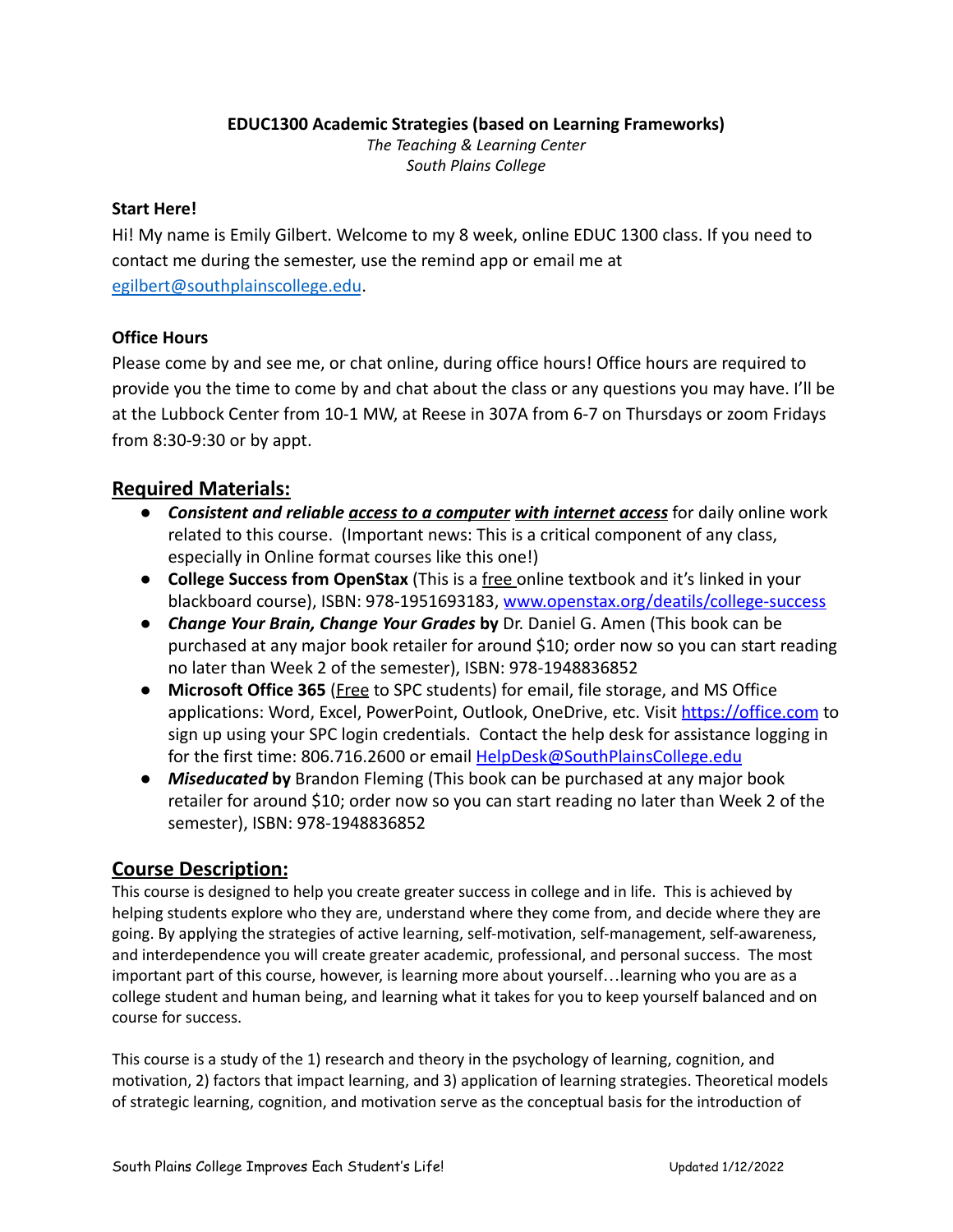college-level student academic strategies. Students use assessment instruments (e.g., learning inventories) to help them identify their own strengths and weaknesses as strategic learners. Students are expected to integrate and apply the learning skills discussed across their own academic programs and become effective and efficient learners. Students developing these skills should be able to draw continually from the theoretical models they have learned. This course is recommended for all students, especially nontraditional students and students on academic probation and is required for students returning to college after academic suspension or by placement by the Admissions Committee.

### **Course purpose:**

The purpose of this course is to prepare students for college and life success, equipped with knowledge, skills, strategies and tools to apply to accomplish a variety of tasks in varying contexts.

### **Course location:**

**Online**: access all online coursework through **Blackboard** which is linked directly on the SPC website via your MySPC/Texan Connect page

## **Course frequency & design:**

Weekly assignments/lectures/due dates TBA; Instructional methods to be used in this course will include Discussion Boards; PowerPoints; Digital Homework; Articles and other resources; and Videos.

## **Student Learning Outcomes:**

By the completion of this course, successful students will:

- **1. Accept Personal Responsibility,** seeing themselves as the primary cause of their outcomes and experiences
- **2. Discover Self-Motivation**, finding purpose in their lives by discovering personally meaningful goals and dreams
- **3. Master Self-Management,** consistently planning and taking purposeful actions in pursuit of their goals and dreams
- **4. Employ Interdependence,** building mutually supportive relationships that help them achieve their goals and dreams (while helping others do the same.)
- **5. Gain Self-Awareness,** consciously employing behaviors, beliefs, and attitudes that keep them on course
- **6. Adopt Lifelong Learning,** finding valuable lessons and wisdom in nearly every experience they have
- **7. Develop Emotional Intelligence,** effectively managing their emotions in support of their goals and dreams
- **8. Think Critically,** employ creative thinking, innovation, inquiry and analysis, synthesis and evaluation of information, including cognitive and metacognitive strategies leading to improved academic performance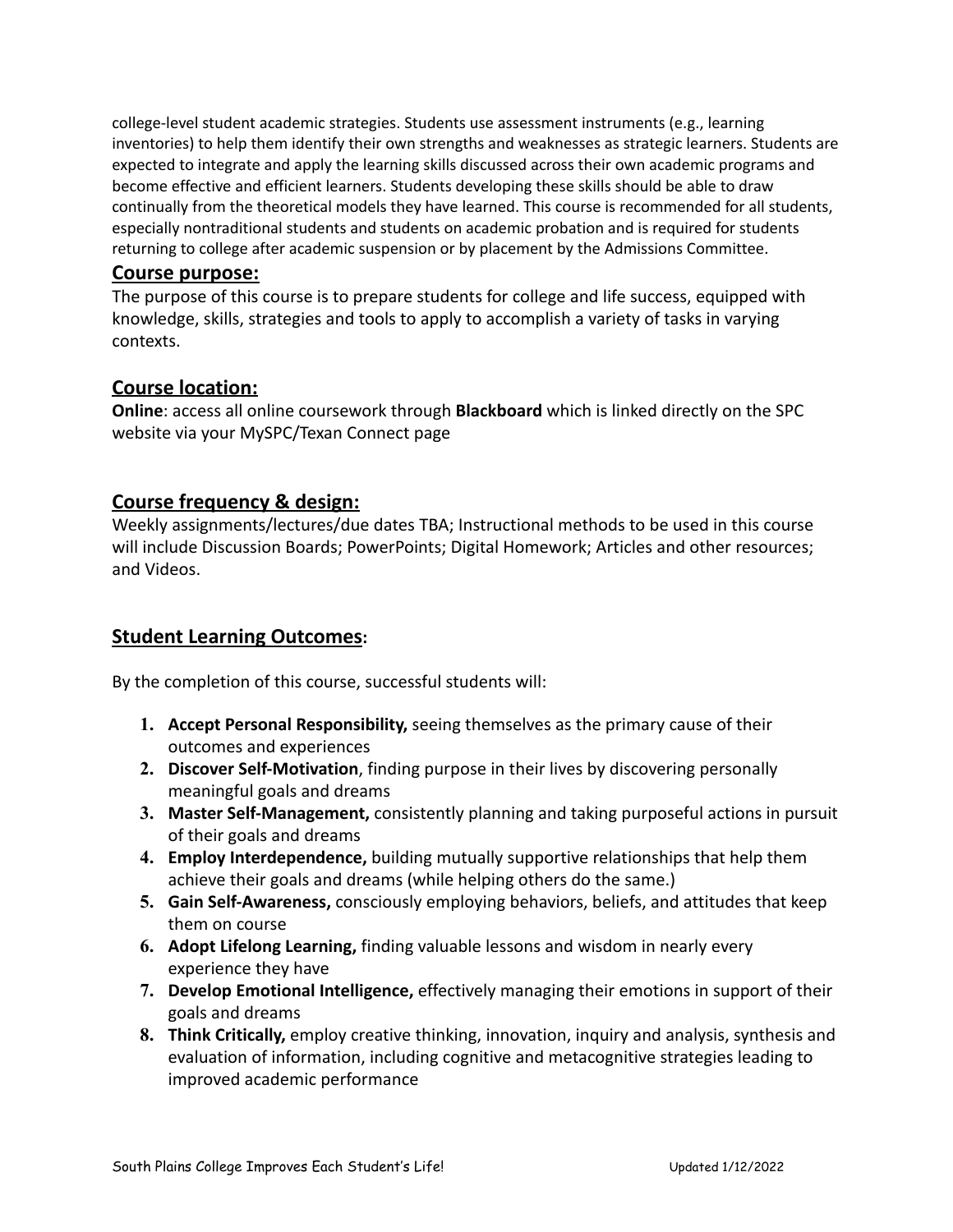## **Course Evaluation:**

Grades are based on the following scale: 90 to 100 = A 80 to 89 = B 70 to 79 = C 60 to 69 = D 0 to 59 = F

#### **Your Grades will be based on the following percentages:**

| Participation Grades (Discussion Board participation, Journal Entries,             | 50%  |  |  |
|------------------------------------------------------------------------------------|------|--|--|
| Reflection Pages, Viewer Response Guides)                                          |      |  |  |
| <b>Student Success Assignments (Weekly Assignments; Exams &amp; Projects count</b> | 50%  |  |  |
| twice as much as weekly assignments)                                               |      |  |  |
| TOTAL                                                                              | 100% |  |  |

**The grades you receive on your assignments, discussion board, journal entries, etc. are indicators of your progress in this class. It is each student's responsibility to continually monitor academic progress on My Grades in Blackboard.**

#### **What my students can expect from me (Mrs. Gilbert):**

- 1. Availability I'm available during office hours, and I will also answer emails/texts within 24 hours Monday-Saturday. I will not answer email/texts on Sunday.
- 2. Grading You will receive all papers back within 3 weeks. Grades will be posted on Blackboard within 1 week of being passed back.
- 3. Announcements Homework is available on Blackboard. Last minute announcements will be made through Remind.
- 4. No late work accepted

### **Missed or late assignments:**

Late or missed assignments will not be accepted. **PLEASE no exceptions**. It is not fair to the other students. Each weekly module will open on Monday morning, and the assignments will be due by the following Monday night  $\omega$  11:59pm. You may work on your weekly assignments *anytime* during the 7 days it remains open and available, but the deadline is firm.

### **Attendance policy:**

Students must actively attend and participate in the online environment to reach a measure of success.

**Absences/going more than a week without logging in and participating will affect your grade in this course. You may be dropped from the course with an 'X' or an 'F' if I believe the objectives of the course cannot be met due to your lack of participation and attendance.** If you have excessive absences, I will try to contact you. If you have excessive absences and you do not respond to my attempts to contact you, you will receive an F in the course.

● Students are expected to log in frequently in order to stay up to date with assignments, due dates, and email messages.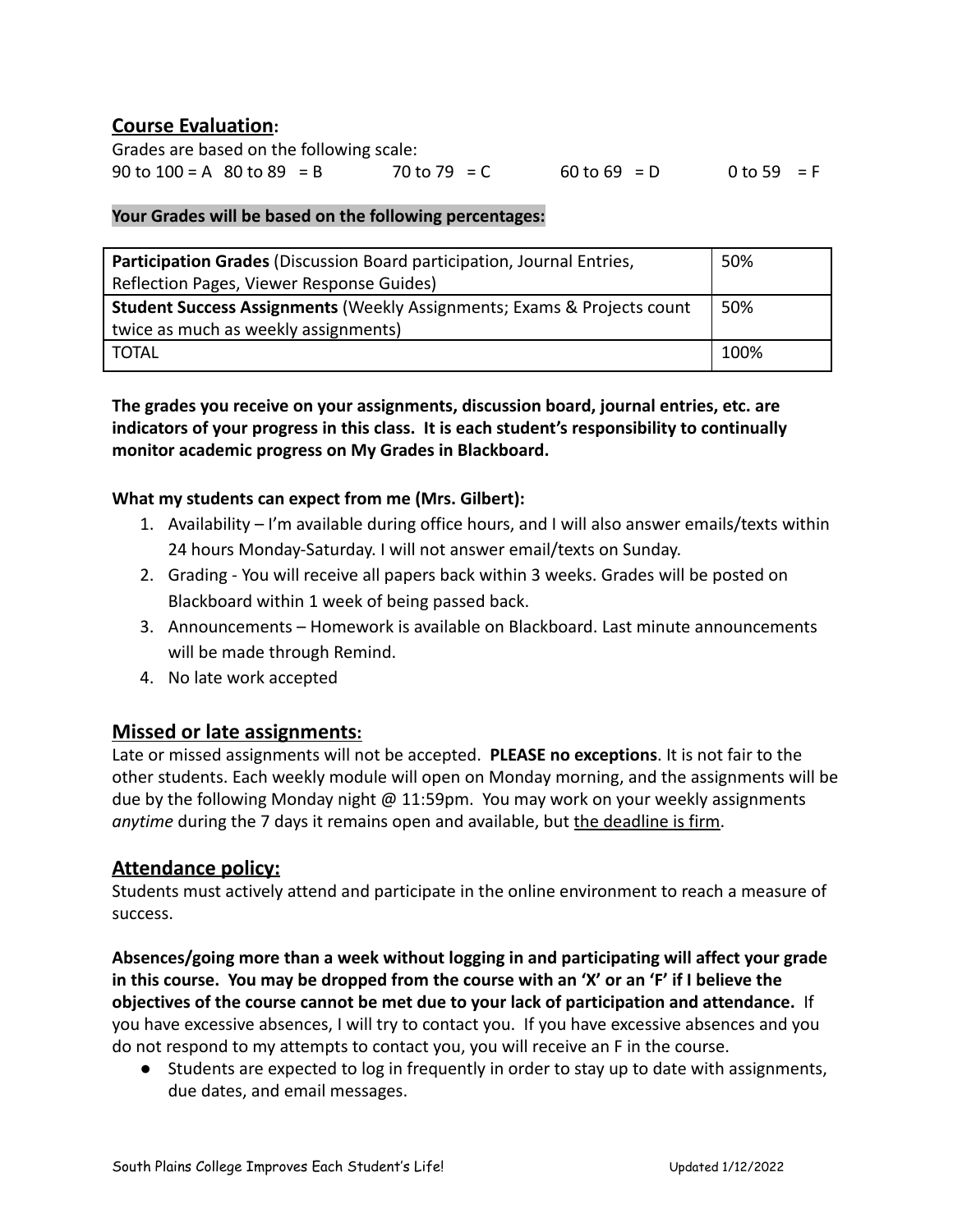● If a student goes 14 days without logging in to Blackboard and/or responding to messages and assignments, they may be dropped from the class.

## **Academic integrity:**

It is the aim of South Plains College to foster a spirit of complete honesty and a high standard of integrity. The attempt of any student to present assignments which he or she has not honestly performed is regarded as a serious offense. If another student has provided the work, that student is equally at fault. Offenders are liable to the consequences for cheating and plagiarism as described in the SPC catalog in sections, "Academic Integrity" and "Student Conduct." Consequences can range from an F in the course to suspension from the college.

## **Students with Disabilities Statement:**

Students with disabilities, including but not limited to physical, psychiatric, or learning disabilities, who wish to request accommodations in the class must notify the Special Services Office early in the semester so that the appropriate arrangements can be made. In accordance with federal law, a student requesting accommodations must provide acceptable documentation of his/her disability to the Coordinator of Special Services. For more information, call or visit the Special Services Office.

## **Non-Discrimination Statement:**

South Plains College does not discriminate on the basis of race, color, national origin, sex, disability or age in its programs and activities. The following person has been designated to handle inquiries regarding the non-discrimination policies: Dr. Stan DeMerritt, Vice President for Student Affairs, South Plains College, 1401 College Avenue, Box 5, Levelland, TX 79336. Phone number 806-716-2360.

## **Title IX Pregnancy Accommodations:**

If you are pregnant, or have given birth within six months, under Title IX you have a right to reasonable accommodations to help continue your education. To activate accommodations you must submit a Title IX pregnancy accommodations request, along with specific medical information, to the Director of Health & Wellness. Once approved, notification will be sent to the student and instructors. It is the student's responsibility to work with the instructor to arrange accommodations. Contact Director of Health & Wellness @ 806-716-2362